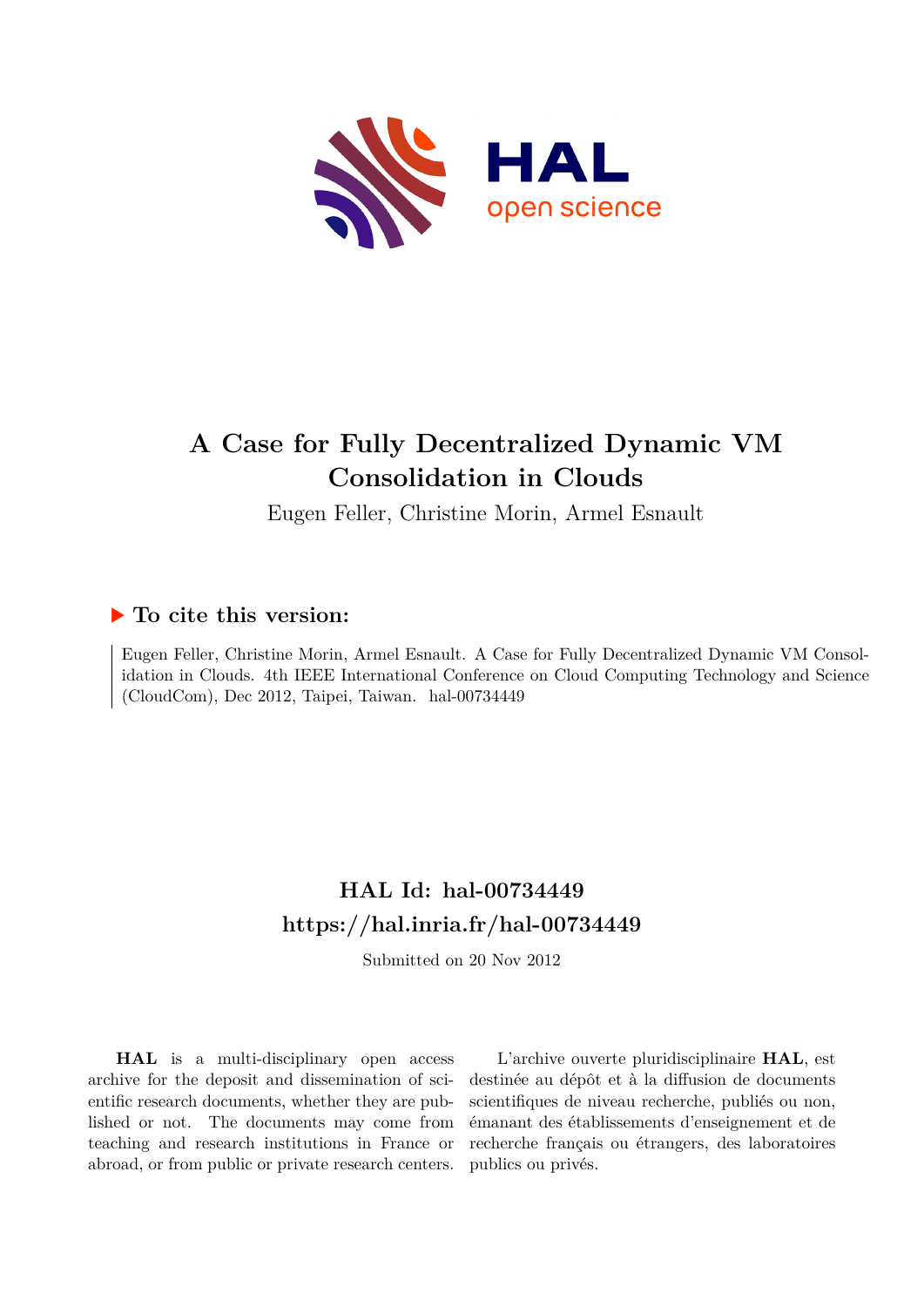# A Case for Fully Decentralized Dynamic VM Consolidation in Clouds

Eugen Feller and Christine Morin INRIA Centre Rennes - Bretagne Atlantique Campus de Beaulieu, 35042 Rennes Cedex, France {Eugen.Feller, Christine.Morin}@inria.fr

Armel Esnault

ISTIC, University of Rennes 1 Campus de Beaulieu, 35042 Rennes Cedex, France Armel.Esnault@irisa.fr

*Abstract*—One way to conserve energy in cloud data centers is to transition idle servers into a power saving state during periods of low utilization. Dynamic virtual machine (VM) consolidation (VMC) algorithms are proposed to create idle times by periodically repacking VMs on the least number of physical machines (PMs). Existing works mostly apply VMC on top of centralized, hierarchical, or ring-based system topologies which result in poor scalability and/or packing efficiency with increasing number of PMs and VMs.

In this paper, we propose a novel fully decentralized dynamic VMC schema based on an unstructured peer-to-peer (P2P) network of PMs. The proposed schema is validated using three well known VMC algorithms: First-Fit Decreasing (FFD), Sercon, V-MAN, and a novel migration-cost aware ACO-based algorithm. Extensive experiments performed on the Grid'5000 testbed show that once integrated in our fully decentralized VMC schema, traditional VMC algorithms achieve a global packing efficiency very close to a centralized system. Moreover, the system remains scalable with increasing number of PMs and VMs. Finally, the migration-cost aware ACO-based algorithm outperforms FFD and Sercon in the number of released PMs and requires less migrations than FFD and V-MAN.

*Keywords*-Cloud Computing, Dynamic VM Consolidation, Ant Colony Optimization, Unstructured P2P Network, Virtualization

#### I. INTRODUCTION

Cloud data center providers are now provisioning an increasing number of data centers to handle customers growing resource demands. Such data centers do not only require tremendous energy amounts to power their IT and cooling infrastructures but also impose scalability challenges on their system management frameworks. For example, according to [1] cloud computing services consumed approximately 662 billion kWh of energy in 2007. This is not surprising when considering today's public cloud providers data center scales. For instance, Rackspace which is one of the leading Infrastructure-as-a-Service (IaaS) providers is estimated to host approximately *78 000* servers in 2012 [2].

While the system architecture details of Rackspace and other cloud providers (e.g. Amazon EC2) are not publicly available, several research attempts have been made in the last years on the design of energy-efficient virtual machine (VM) management frameworks in order to ease the creation of private clouds. Energy efficiency is typically obtained by transitioning idle physical machines (PMs) into a power-saving state during periods of low utilization. To facilitate the creation of idle times dynamic VM consolidation (VMC) can be used, whose objective is to pack the VMs on the least number of PMs while minimizing the number of migrations. In contrast to static VMC which assumes empty PMs prior starting the VM to PM assignment, dynamic VMC starts from pre-loaded PMs. Starting from pre-loaded PMs adds a new dimension to the problem as it not only requires the number of PMs to be minimized but also the number of migrations needed in order to arrive to the new VM-PM assignment. In other words, dynamic VMC is a *multi-objective problem* while static VMC is a *single-objective problem*. Throughout the rest of the document we assume dynamic VMC when we refer to VMC.

VMC even in its single-objective variant is an NP-hard combinatorial optimization problem and thus is expensive (in time and space) to compute with increasing numbers of PMs and VMs. Consequently, choosing the appropriate system topology is crucial in order to obtain good scalability and packing efficiency. Packing efficiency is defined as the ratio between the number of released PMs to the total number of PMs. Existing VMC approaches either rely on centralized (e.g. [3]–[5]), hierarchical (e.g. [6], [7]), or ring-based [8] system topologies. While the centralized topology yields to the best packing efficiency, it suffers from poor scalability due to the large amount of considered PMs and VMs. On the other hand, the hierarchical approach achieves better scalability through partitioning of PMs in groups and applying VMC only in the scope of the groups. However, this is achieved at the cost of decreased packing efficiency as the VMC solutions remain local to the groups. Finally, in the ring-based approach PMs are organized in a ring and scheduling is performed event-based upon underload/overload detection by forwarding the VMC requests in the ring. The scalability of this system is limited by the cost of ring-maintenance and its worst-case complexity which requires a full ring traversal to place the VMs.

This paper makes the following two contributions<sup>1</sup>:

• To address the scalability and packing efficiency issues we propose a *novel fully decentralized dynamic VMC*

<sup>&</sup>lt;sup>1</sup>An earlier version of this document is available as Inria research report №8032 at http://hal.inria.fr/hal-00722245/PDF/RR-8032.pdf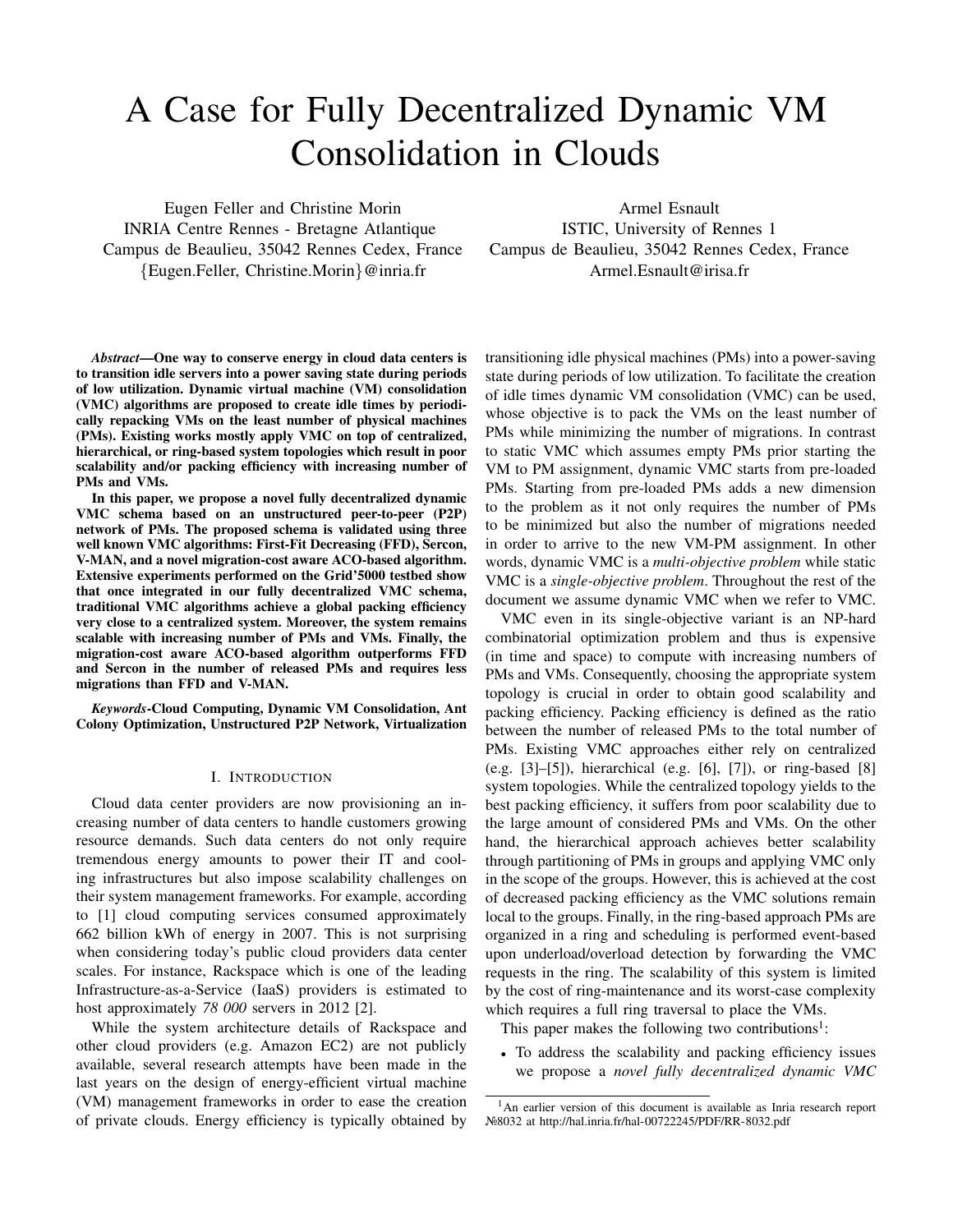*schema based on an unstructured peer-to-peer (P2P) network of PMs*. Our VMC schema does not enforce any particular system topology shape. Instead, the topology is periodically modified to form random neighbourhoods of PMs. Considering the computational complexity of VMC we limit its application to the scope of the neighbourhoods. Moreover, the randomness of the system topology facilitates the convergence of the schema towards a global packing efficiency very close to a centralized system by leveraging *traditional centralized VMC algorithms*.

• We adapt our previously proposed ACO-based static VMC algorithm [9] to *minimize the number of VM migrations* in the framework of dynamic VMC. Minimizing the number of migrations required to move from the current state (VM-PM assignment) to the newly computed one is crucial as each migration has a direct impact on the VM performance as well as the amount of data to be transferred over the network.

Both contributions are integrated within a distributed emulator along with three state-of-the-art greedy VMC algorithms, namely FFD, Sercon [10] and V-MAN [11]. Extensive evaluation performed on the Grid'5000 experimental testbed shows that once integrated all the evaluated algorithms achieve a global packing efficiency very similar to a centralized system. Moreover, the migration-cost aware ACO-based algorithm outperforms FFD and Sercon in the number of released PMs and its solutions require less migrations than the ones from FFD and V-MAN (see Table I).

*TABLE I: Evaluation Summary*

| Criteria           | Best algorithm | 2nd | 3rd    | 4th |
|--------------------|----------------|-----|--------|-----|
| #Migrations        | Sercon         | ACO | V-MAN  | FFD |
| Packing efficiency | V-MAN          | ACO | Sercon | FFD |

This paper is organized as follows. Section II reviews existing dynamic VMC works. Section III details the first contribution, a fully decentralized dynamic VMC schema. Section IV presents the second contribution, a migrationcost aware ACO-based dynamic VMC algorithm. Section V discusses the evaluation results. Finally, Section VI closes this paper with conclusions and future work.

#### II. BACKGROUND

Several dynamic VMC systems and algorithms have been proposed during the last years. In this work we distinguish between four types of systems: *centralized, hierarchical, structured P2P, and unstructured P2P* which integrate different types of algorithms (e.g. mathematical programming, greedy).

In [4] a centralized system called Entropy is introduced. Entropy employs constraint programming to solve the VMC problem using a centralized architecture. Both design choices result in limited scalability and make it suffer from single point of failure (SPOF). A similar approach can be found in [5] which applies a greedy VMC algorithm on top of a centralized system architecture.

In our previous work [6] we have introduced Snooze, a scalable and autonomic VM management framework based on a hierarchical architecture. Snooze currently relies on a greedy VMC algorithm called Sercon proposed by Murtazaev et al [10]. VMC is only applied within groups of PMs thus allowing it to scale with increasing number of PMs and VMs. However, due to a lack of inter-group coordination currently the VMC solutions remain local thus limiting the packing efficiency of the system.

In [8] a system based on a structured P2P network of PMs is presented. Each PM attempts to apply VMC event-based upon underload/overload detection by first considering all the predecessor PMs and otherwise forwards the VMC request to the successor PM in the ring which repeats the procedure by considering itself and all its predecessor PMs. Besides the fact that the achievable packing efficiency remains unclear when used with periodic VMC, its scalability is limited by the cost of the ring maintenance and its worst-case complexity which requires a full ring traversal to consolidate the VMs.

In contrast to all these works our schema does not rely on a static system topology but rather employs a fully decentralized dynamic topology construction schema. Particularly, the system topology is periodically and randomly modified through the exchange of neighbourhood information among the PMs to form random PM neighbourhoods. VMC is applied periodically only within the scope of the neighbourhoods. This property does not only allow the system to scale with increasing number of PMs and VMs but also facilitates the VMC algorithm convergence towards almost the same global packing efficiency as of a centralized system. Finally, the schema is not limited to any particular VMC algorithm and supports heterogeneous PMs and VMs.

The closest work in terms of system architecture can be found in [11] where the authors introduce V-MAN, a fully decentralized VMC schema. Similarly to our work V-MAN leverages randomized system topology construction and applies VMC only within the scope of the neighbourhoods. However, it is limited to a simple VMC algorithm which considers at most two PMs at a time. Moreover, it makes its decisions solely based on the number of VMs thus ignoring the actual VM resource demands. As our results show both design decisions yield to a large number of migrations. Finally, V-MAN as introduced is restricted to homogeneous servers (physical/virtual) and has been validated by simulation only.

#### III. A FULLY DECENTRALIZED DYNAMIC VM CONSOLIDATION SCHEMA

This section presents our first contribution: *a fully decentralized dynamic VMC schema*. First, the system assumptions and notations are introduced. Afterwards, the design principles are discussed and the system topology construction mechanism is detailed. Finally, the VM consolidation process is presented.

#### *A. System Assumptions*

We assume a data center whose PMs are interconnected with a high-speed LAN connection such as Gigabit Ethernet or Infiniband. PMs hardware can be either homogeneous or heterogeneous. VMs can be live migrated between the PMs.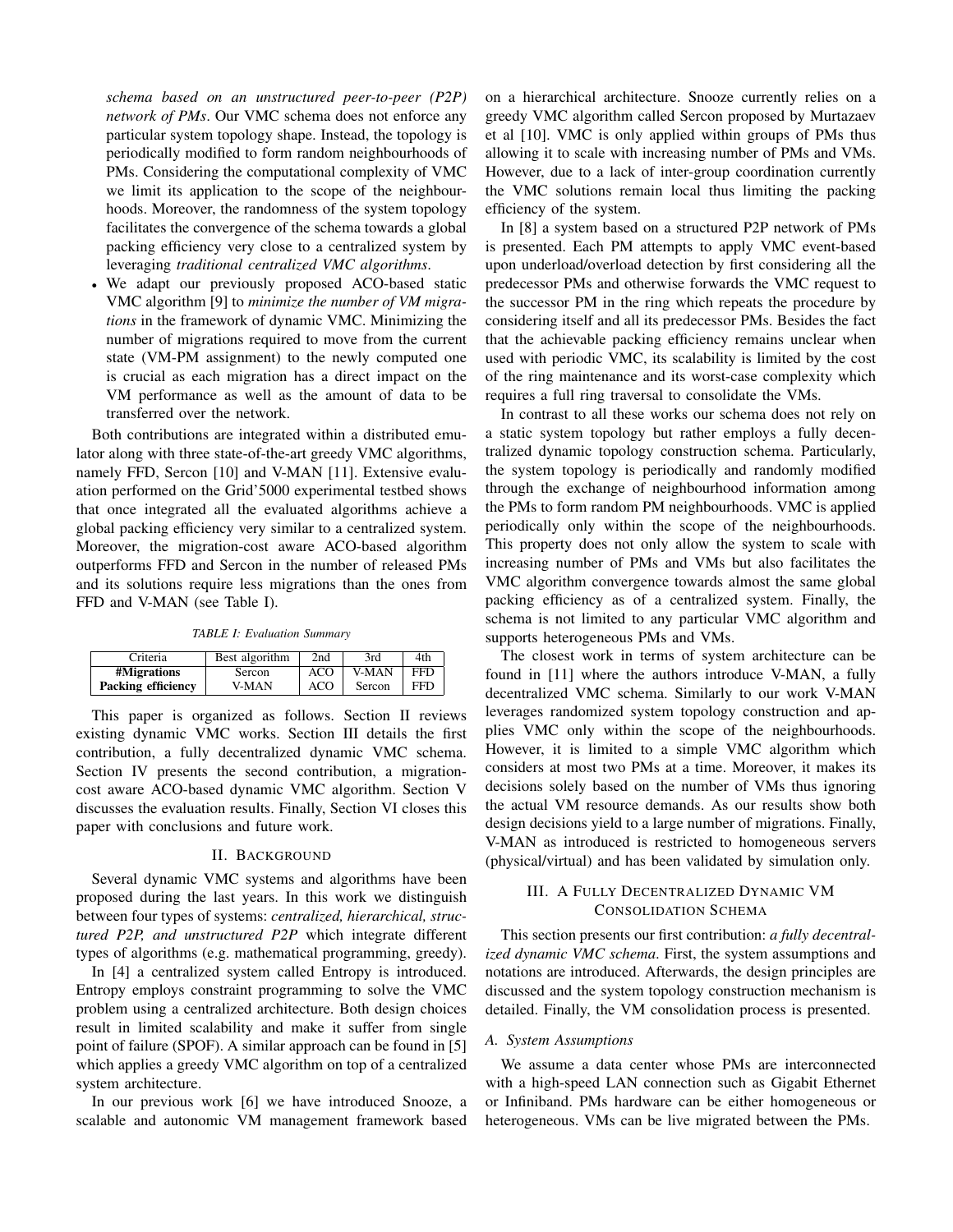This work considers the *dynamic VMC problem*. Particularly, VMs are assumed to be running on the PMs and VMC is triggered periodically according to the system administrator specified interval to further optimize the VM placement.

VM resource demands are assumed to be static. In other words, VMC decisions are based on the *requested* VM capacity as specified during VM deployment. Taking into account the actual resource usage could further improve the data center utilization. However, it is out of the scope of this work.

#### *B. Notations*

We now define the notions used in this work. Let *P* denote the set of PMs and  $V_p$  the set of VMs hosted by a PM  $p$ .

PMs are represented by *d*-dimensional total capacity vectors  $TC_p := \{TC_{p,k}\}_{1 \leq k \leq d}$ . In this work three dimensions are considered  $(d = 3)$ . Each dimension  $k$  represents the PMs capacity of resource  $R_k \in R$  with *R* being defined as  $R := \{CPU, Memory, Network\}.$ 

VMs are represented by requested capacity vectors  $RC_v$  := { $RC_{v,k}$ }<sub>1≤*k*≤*d*</sub> with each component specifying the requested VM capacity of resource *Rk*.

The total used PM capacity  $l_p$  is computed as the sum of all VM requested capacity vectors:  $I_p := \sum_{\forall v \in V_p} RC_v$ .

#### *C. Design Principles*

Due to the NP-hardness of the VMC problem it is not sufficient for a system to rely on a centralized server which executes the VMC algorithm. Indeed, to remain *scalable* and avoid SPOF with increasing numbers of servers (physical and virtual) a more distributed approach is desirable. Moreover, the system should compute VMC solutions which have a *high packing efficiency* thus able to release a large number of PMs.

In order to achieve both scalability and high packing efficiency we have designed a fully decentralized VMC system based on an unstructured P2P network of PMs. For scalability our system is built on top of the Cyclon protocol [12]. Cyclon is an epidemic membership protocol which allows to periodically construct time-varying randomized P2P overlays in which each PM has only a partial system view, the so-called neighbourhood. This property allows the system to scale with increasing number of PMs as it does not rely on a central server. PMs can join and leave the network at any time without the need to notify a central server.

Our system exploits the randomized neighbourhoods in order to achieve a high packing efficiency by *periodically applying the VMC algorithms in the scope of the neighbourhoods*. As the neighbourhoods are modified periodically and randomly the entire system tends to converge towards a high packing efficiency by solely making local VMC decisions within neighbourhoods without the need of a central server.

#### *D. System Topology Construction*

The system topology construction mechanism is based on the Cyclon membership protocol. Cyclon has been designed for fast information dissemination while dealing with a high number of nodes that can join and leave the system. It is based on a periodic and random exchange of neighbourhood information among the peers, the so called *shuffling operation*. Each peer maintains a local list of neighbours, called *cache entries*. A cache entry contains the address (IP/port) and the *age* value of a neighbour. The role of the *age* field is to bound the time a neighbour is chosen for shuffling thus facilitating the early elimination of dead peers. The shuffling operation is repeated periodically according to a parameter  $\lambda t > 0$ . The resulting system topology can be viewed as a directed graph where vertices represent nodes and edges the relations. For example,  $X \longrightarrow Y$  means *Y* is a neighbour of *X*. Note, that the relations are asymmetric (i.e. Y is a neighbour of X does not imply that  $X$  is a neighbour of  $Y$ ). More details on the system topology construction can be found in [12].

Figure 1 depicts an example system topology with six PMs  $(PM_1, \ldots, PM_6)$  and eleven VMs  $(VM_1, \ldots, VM_{11})$  that are distributed among the PMs. The neighbourhood size is two. For the sake of simplicity a single resource "number of cores" is considered in this example: physical (PCORES) and virtual (VCORES). PMs are homogeneous and have five PCORES. VMs can request one, two or three VCORES. The total capacity of PMs in the system is 30 PCORES. 19 PCORES are currently utilized, which corresponds to an utilization of approximately 63%.



#### *Fig. 1: Example system topology*

#### *E. VM Consolidation Process*

Each PM periodically triggers a VM consolidation process within its neighbourhood in order to optimize the VM placement. The process is composed of the following six steps:

- 1) First, PM *p* which initiates the consolidation checks whether it is not already under consolidation. If not it attempts to acquire a lock for each member (including itself) of its neighbourhood. Otherwise, the consolidation is aborted. Locks are associated with all PMs in order to avoid concurrent access to PM resources in case of multiple ongoing consolidations. Acquiring a lock is a *non-blocking operation*. If it does not succeed, the member will not participate in the consolidation process.
- 2) For each successful lock acquisition, PM *p* requests from the corresponding node its total capacity, currently packed VMs and their requested capacity vectors.
- 3) The VMC algorithm is started once all the resource information is received from the locked members. It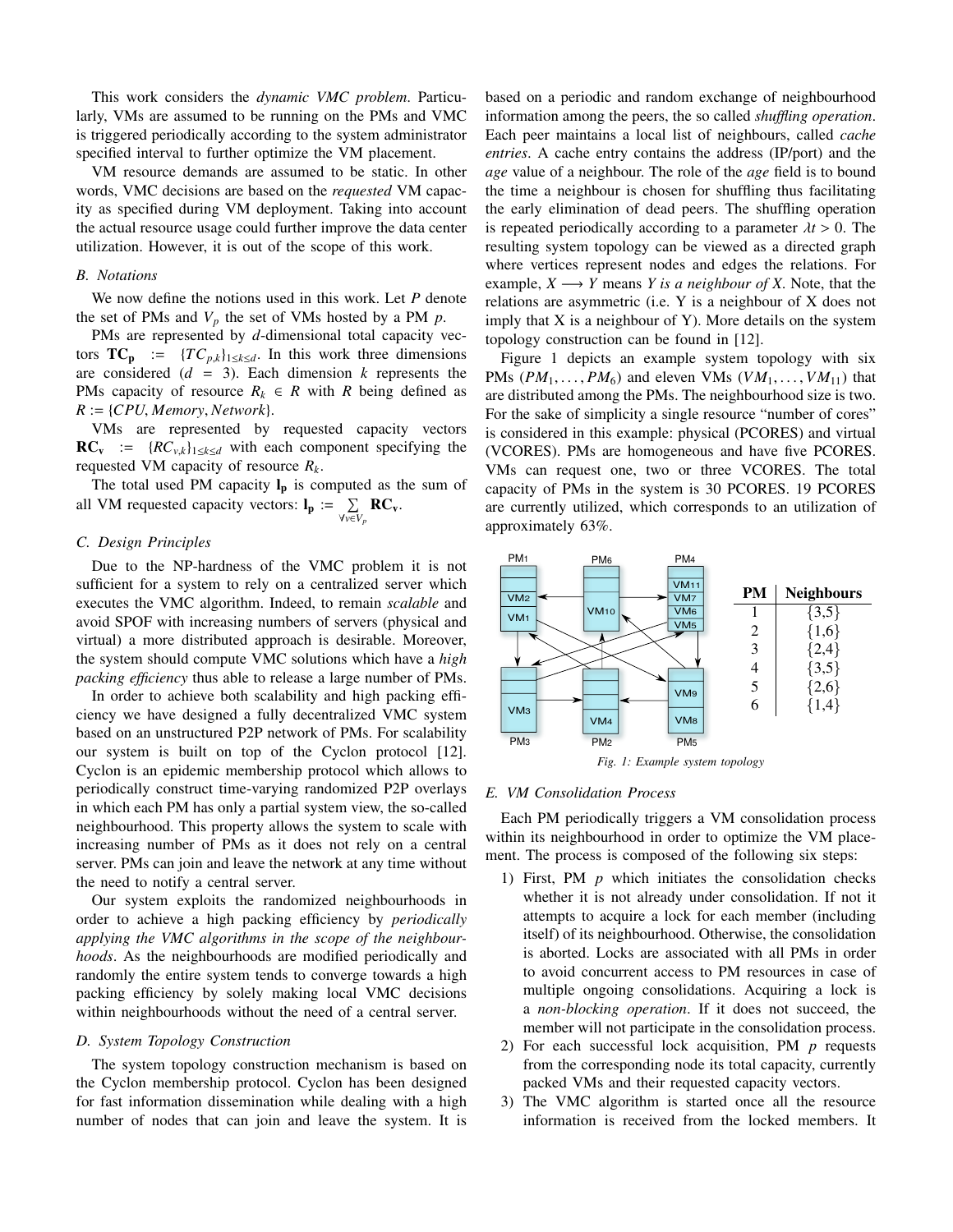outputs a migration plan (MP) which corresponds to the ordered set of the new VM-PM assignments. Any centralized VMC algorithm can be used in this operation.

- 4) An actuation module on the PM enforces the MP by sending migration operations to the PMs hypervisors.
- 5) After the actuation all locks are released.
- 6) Each PM which does not accommodate VMs anymore power-cycles itself in order to conserve energy.

Figure 2 illustrates the decentralized consolidation process using the topology introduced in Figure 1. Starting from the initial state as shown in Figure 1, *PM*<sup>4</sup> initiates the first consolidation with its neighbours *PM*<sup>3</sup> and *PM*5. The result of this consolidation is shown in  $(1)$ .  $VM_{11}$  has been migrated from  $PM_4$  to  $PM_5$  and  $VM_6$  &  $VM_7$  have been migrated from  $PM_4$  to  $PM_3$ .  $PM_5$  and  $PM_3$  resources are now better utilized than in the previous configuration. In  $(2)$ ,  $PM<sub>2</sub>$  triggers a consolidation with its neighbours  $PM_1$  and  $PM_6$ .  $VM_4$  has been migrated from  $PM_2$  to  $PM_1$ .  $PM_1$  is now fully utilized and  $PM_2$  has become idle. Finally, in (3)  $PM_6$  starts another consolidation with  $PM_1$  and  $PM_4$ .  $VM_5$  has been moved from  $PM_4$  to  $PM_6$ . The node  $PM_4$  has now become idle and  $PM_6$ better utilized. The final system state with two released PMs  $(PM_2$  and  $PM_4$ ) is shown in (4). It results in a new, almost global optimal data center utilization of approximately 95%.



*Fig. 2: Example VM consolidation*

#### IV. A MIGRATION-COST AWARE ACO-BASED DYNAMIC VM CONSOLIDATION ALGORITHM

This section presents our second contribution: *a novel migration-cost aware ACO-based dynamic VMC algorithm*, one possible algorithm which can be integrated in the previously introduced fully decentralized VMC schema. First, a brief description of ACO is given and the algorithm design principles are outlined. Afterwards, the formal problem definition is introduced and the algorithm details are presented.

#### *A. Ant Colony Optimization*

Ant Colony Optimization (ACO) [13] is a probabilistic meta-heuristic for finding near optimal solutions to complex combinatorial optimization problems (e.g. VMC). ACO design is inspired from the natural food discovery behaviour of real ants. Particularly, while traversing their environment ants deposit a chemical substance called *pheromone*. Other ants can smell the concentration of this substance on a certain path and tend to favour paths with a higher concentration. To favour the exploration of alternative paths pheromone evaporates after a certain amount of time. Controlled experiments have shown that after some time the entire colony tends to converge towards the shortest path to the food source [14].

#### *B. Design Principles*

In our previous work [9] we have applied ACO to solve the static VMC problem. ACO is especially attractive for VMC due to its polynomial worst-case complexity and ease of parallelization (i.e. ants work independently).

The key idea of the algorithm is to let multiple artificial ants construct VMC solutions concurrently in parallel within multiple cycles. As the *VMC model does not incorporate the notion of a path*, ants deposit pheromone on each VM-PM pair within a *pheromone matrix*.

To choose a particular VM as the next one to pack in a PM a probabilistic decision rule is used. This rule is based on the current pheromone concentration information on the VM-PM pair and a heuristic information which guides the ants towards choosing VMs leading to better overall PM utilization. Hence, the higher the amount of pheromone and heuristic information associated with an VM-PM pair is, the higher the probability that it will be chosen.

At the end of each cycle, all solutions are compared and the one requiring the least number of PMs is saved as the new global best solution. Afterwards, the pheromone matrix is updated to simulate pheromone evaporation and reinforce VM-PM pairs which belong to the so-far best solution.

In the following sections we describe the modifications (marked bold) done to the original algorithm for considering the dynamic VMC problem. They involve the objective function, heuristic information, the pheromone evaporation rule and finally the algorithm pseudo-code.

#### *C. Formal Problem Definition*

The objective function (OF) we attempt to maximize is defined by Eq. 1. It takes as input the set of PMs and the migration plan (MP). MP denotes the ordered set of new VM to PM assignments.

$$
\mathbf{max} \ \mathbf{f}(\mathbf{P}, \mathbf{MP}) := (nReleasedPMs)^e
$$

$$
\times \text{Var}((|\mathbf{l}_{\mathbf{p}}|_1)_{p \in P})^g \times (\frac{1}{|MP|})^m \tag{1}
$$

The OF is designed to favour the number of released PMs, the variance [15] of the scalar valued PM used capacity vectors l<sup>p</sup> and smaller MPs. In other words, the higher the number of released PMs and the variance between the PMs used capacity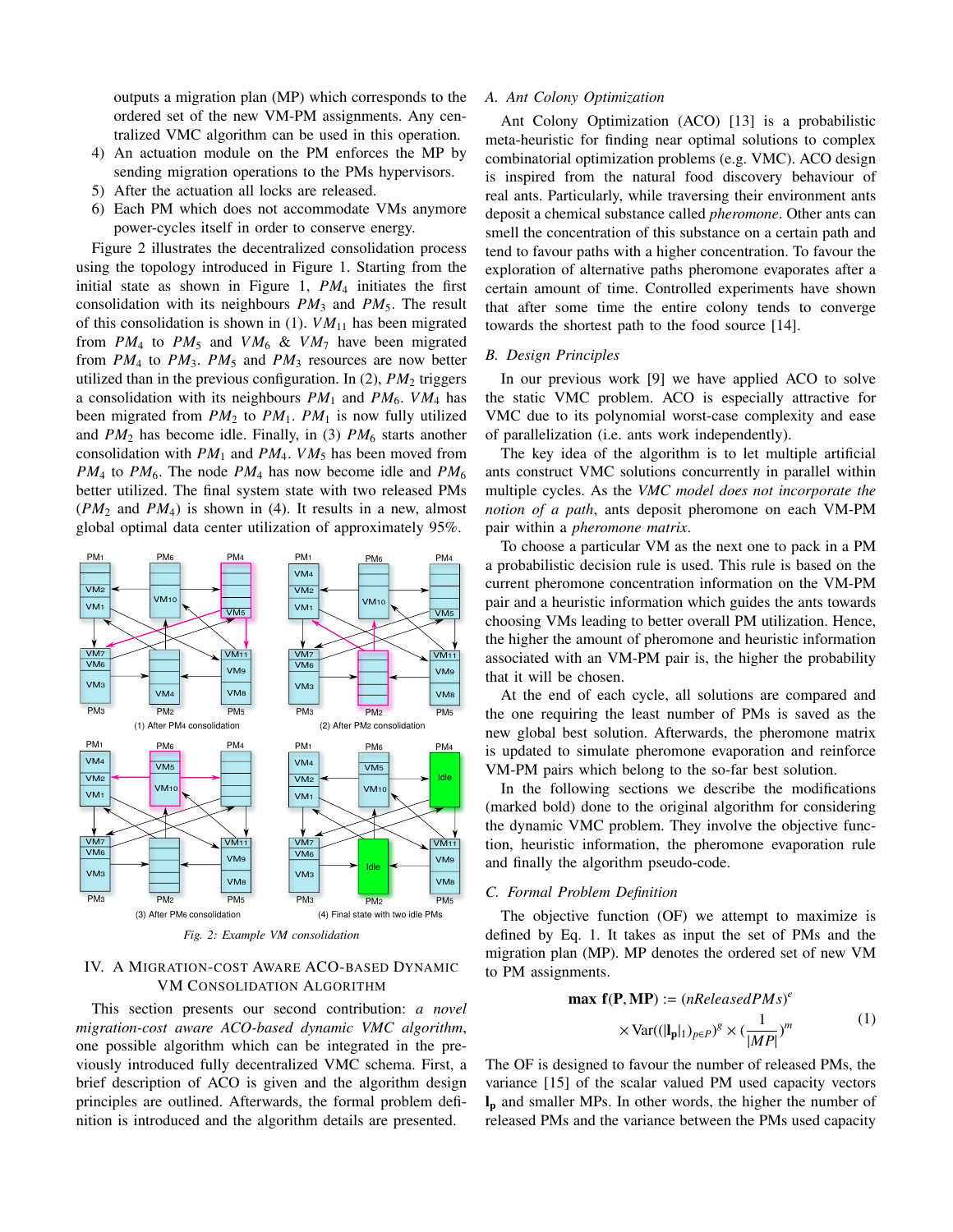vectors, the better it is. Indeed, one of our objectives is to release as many PMs as possible. Releasing PMs also helps to increase the variance which is an important indicator for increased resource utilization. In this work the L1 norm [16] is used to compute the scalar values. The second objective is to minimize the number of migrations. Consequently, we favour MPs with the least number of migrations. This is reflected by defining the OF to be inverse proportional to the MP size. MPs with high number of migrations (i.e. VM-PM pairs) will lower its value, while smaller MPs will increase it.

Three parameters,  $e, g, m > 0$ , are used to either give more weight to the number of released PMs, the PM load variance or the MP size.

#### *D. Probabilistic Decision Rule and Heuristic Information*

The probability  $p_{v,p}$  for an ant to choose a VM  $v$  to be migrated to PM *p* is defined in Eq. 2.

$$
p_{v,p} := \frac{[\tau_{v,p}]^{\alpha} \times [\eta_{v,p}]^{\beta}}{\sum_{v \in V_p} [\tau_{v,p}]^{\alpha} \times [\eta_{v,p}]^{\beta}}, \quad \forall v \in V, \forall p \in P \qquad (2)
$$

where  $\tau_{v,p}$  represents the amount of pheromone associated with a particular VM-PM pair.  $\eta_{v,p}$  denotes the heuristic information. Its definition is shown in Eq. 3.

$$
\eta_{\mathbf{v},\mathbf{p}} := \begin{cases} \frac{K_{\mathbf{v},p}}{|MP|} & \text{if } \mathbf{l}_{\mathbf{p}} + \mathbf{RC}_{\mathbf{v}} \leq \mathbf{TC}_{\mathbf{p}} \\ 0 & \text{otherwise} \end{cases}
$$
 (3)

The key idea is to emphasize VM to PM migrations which yield in: high PM used capacity and are part of a small MP. Consequently,  $\eta_{v,p}$  is defined as the ratio between  $\kappa_{v,p}$  and the MP size in case the VM fits into the PM, and 0 otherwise. We use the constraint  $l_p + RC_v \le TC_p$  to prevent new VMs from exceeding the total PM capacity.

To reward VMs which fill the PMs better  $\kappa_{v,p}$  is defined as the inverse of the scalar valued difference between the static PM capacity and the utilization of the PM after placing VM *v* (see Eq. 4). Consequently, VMs which yield to better PM used capacity result in higher  $\kappa_{v,p}$  value.

$$
\kappa_{v,p} := \frac{1}{|\mathbf{TC}_{\mathbf{p}} - (\mathbf{l}_{\mathbf{p}} + \mathbf{RC}_{\mathbf{v}})|_1}
$$
(4)

Finally, two parameters,  $\alpha$ ,  $\beta \ge 0$  are used to either emphasize the pheromone or heuristic information.

#### *E. Pheromone Trail Update*

After all ants have computed a MP, the pheromone trail update rule is used to reward VM-PM pairs which belong to the smallest MP (*MPgBest*) as well as to simulate pheromone evaporation on the remaining VM-PM pairs. The pheromone trail update rule  $\tau_{v,p}$  is defined in Eq. 5.

$$
\tau_{v,p} := (1 - \rho) \times \tau_{v,p} + \Delta_{\tau_{v,p}}^{\text{best}}, \quad \forall (v,p) \in V \times P \tag{5}
$$

where  $\rho$ ,  $0 \le \rho \le 1$  is used to control the evaporation rate. Consequently, higher values for  $\rho$  yield to faster pheromone evaporation. In order to reward VM-PM pairs which belong to the best MP,  $\Delta_{\tau_{\text{max}}}^{best}$  is defined as the cycle-best VM-PM  $\frac{1}{2}$  pheromone amount. Particularly, VM-PM pairs which belong

to the best MP receive an increasing pheromone amount and thus become more attractive during subsequent cycles. Other pairs, which are not part of the best MP continue loosing pheromone and thus become less attractive.

The goal of the algorithm is to release as many PMs as possible using the least number of migrations. Consequently, it attempts to maximize the OF *f*. Therefore,  $\Delta_{\tau_{\text{max}}}^{best}$  is defined to *x* and *f*(*P*, *MP*<sub>*gBest*</sub>) pheromone amount to VM-PM pairs (*v*, *p*) which belong to *MP*  $_{\text{B}}$  and 0 otherwise which belong to  $MP_{gBest}$ , and 0 otherwise.

$$
\Delta_{\tau_{\rm v,p}}^{\rm best} := \left\{ \begin{array}{ll} {\bf f}({\bf P},{\bf MP_{gBest}}) & \text{if } (\nu, p) \in MP_{gBest} \\ 0 & \text{otherwise} \end{array} \right. \tag{6}
$$

Finally, to bound the pheromone amount on the VM-PM pairs,  $\tau_{v,p}$  is restricted to the range  $[\tau_{min}, \tau_{max}]$ .

#### *F. Algorithm Definition*

The pseudo-code is shown in Algorithm 1. It takes as input the set of PMs P including their associated VMs and a set of parameters (e.g.  $\tau_{max}$ ,  $\alpha$ ,  $\beta$ , nCycles, nAnts) (line 1). The algorithm then sets the pheromone value on all the VM-PM pairs to  $\tau_{max}$  and iterates over a number of nCycles (lines 5 to 35). In each cycle multiple (nAnts) ants compute MPs concurrently in parallel (lines 7 to 21). The MPs accommodate at most |*VM*| migrations (line 10). Particularly, first the ants compute a probability  $p_{v,p}$  for migrating a VM  $v$  to PM  $p$  for all VMs and PMs (line 11). Based on the computed probability they choose a VM-PM pair  $(v, p)$  stochastically and add it to the MP (lines 12 to 13). The source and destination PM capacity is then updated by removing the selected VM from the source and adding it to the destination PM (line 14). Afterwards, a score is computed by applying the OF (see Eq. 1) on the set of PMs P and the MP (line 15). Finally, if the newly computed score is greater than the local best score the local best score is updated and the VM-PM pair  $(v, p)$  is added to the local MP (lines 16 to 19). Note, that a VM is allowed to appear multiple times in the MP as long as it yields to a better score.

After all ants have finished computing the MPs, they are compared according to the OF *f* . The cycle best MP is selected and saved as *MPcBest* (line 22). If the cycle best MP is also the global best one, it becomes the new global best one (lines 23 to 25). Finally, the pheromone values on all VM-PM pairs are updated by applying the pheromone trail update rule (see Eq. 5) and enforcing the  $\tau_{min}$ ,  $\tau_{max}$  bounds (lines 26 to 34).

The algorithm terminates after nCycles and returns the global best migration plan *MPgBest* (line 36).

#### V. EXPERIMENTAL RESULTS

This section presents the evaluation results. First, the prototype implementation principles are introduced. Afterwards, the system setup is detailed and the results are discussed.

#### *A. Prototype Implementation*

To validate our work we have implemented a distributed Python-based VMC-enabled Cyclon P2P system emulator. Each PM is *emulated* by a daemon which listens for TCP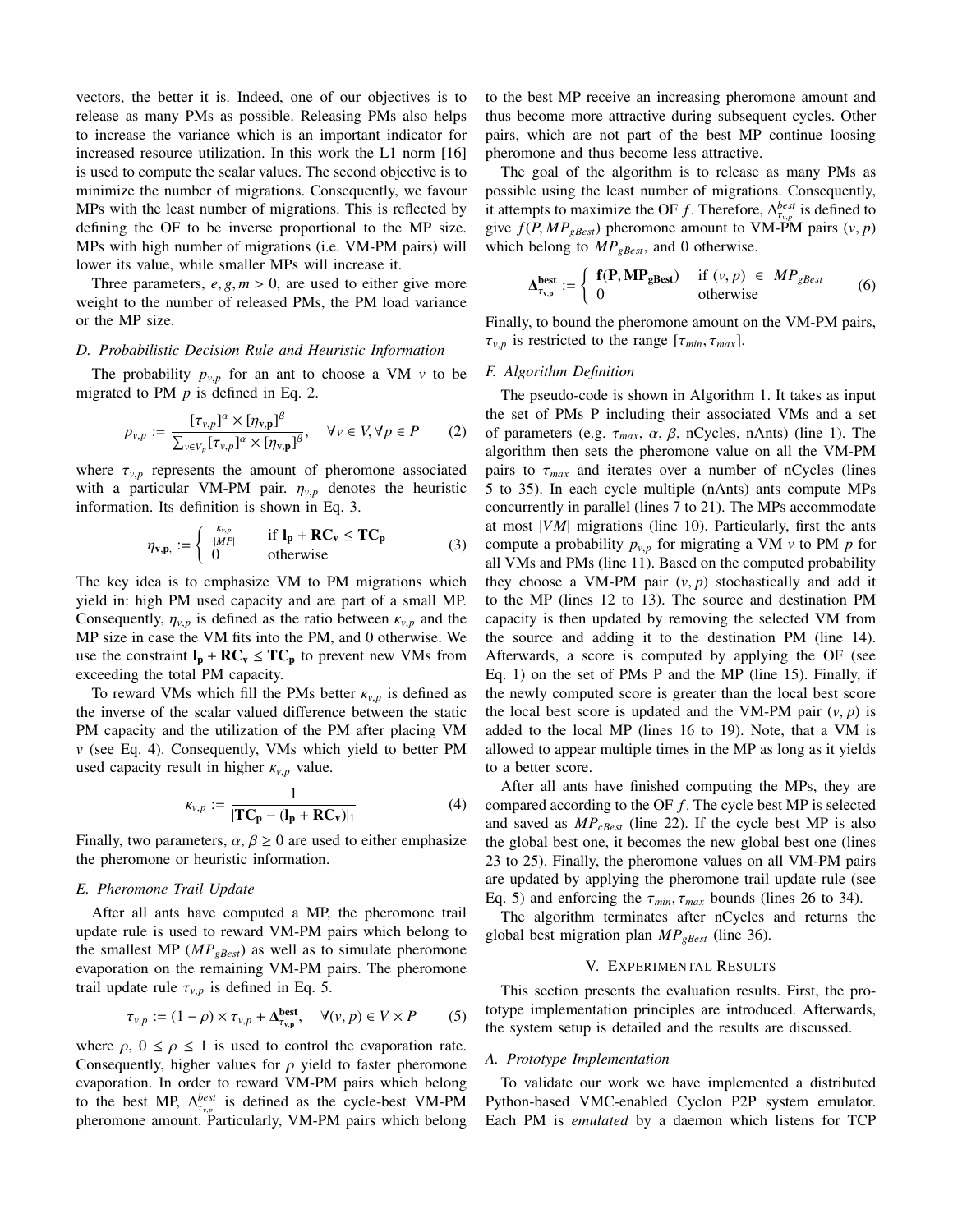#### Algorithm 1 Migration-cost Aware ACO-based VMC

| 2:  | $\mu$ : Input: Set of PMs P with their associated VMs, Set of parameters<br>Output: Global best migration plan $MP_{eBest}$ |
|-----|-----------------------------------------------------------------------------------------------------------------------------|
| 3:  |                                                                                                                             |
| 4:  | $MP_{eBest} := \emptyset$                                                                                                   |
| 5:  | Set pheromone value on all VM-PM pairs to $\tau_{max}$                                                                      |
| 6:  | for all $q \in \{0 \dots nCycles - 1\}$ do                                                                                  |
| 7:  | for all $a \in \{0 \dots nAnts - 1\}$ do                                                                                    |
| 8:  | $Score_{\text{IBest}} := 0$                                                                                                 |
| 9:  | $MP_{tmp}, MP_a := \emptyset$                                                                                               |
| 10: | while $ MP_{tmp}  <  VMs $ do                                                                                               |
| 11: | Compute $p_{v,p}$ , $\forall v \in V, \forall p \in P$                                                                      |
| 12: | Choose $(v, p)$ randomly according to the probability $p_{v,p}$                                                             |
| 13: | Add $(v, p)$ to the migration plan $MP_{tmn}$                                                                               |
| 14: | Update PMs used capacities                                                                                                  |
| 15: | $Score_{tmp} := f(P, MP_{tmp})$                                                                                             |
| 16: | if $Score_{tmp} > Score_{IBest}$ then                                                                                       |
| 17: | $Score_{IBest} := Score_{tmp}$                                                                                              |
| 18: | $MP_a := MP_a \cup \{(v, p)\}\$                                                                                             |
| 19: | end if                                                                                                                      |
| 20: | end while                                                                                                                   |
| 21: | end for                                                                                                                     |
| 22: | Compare ants migration plans and choose the best one according to                                                           |
|     | the objective function $f(P, MP_a) \rightarrow$ Save cycle best migration plan as                                           |
|     | $MP_{cBest}$                                                                                                                |
| 23: | if $f(P, MP_{cBest}) > f(P, MP_{eBest})$ then                                                                               |
| 24: | $MP_{gBest} := MP_{cBest}$                                                                                                  |
| 25: | end if                                                                                                                      |
| 26: | for all $(v, p) \in V \times P$ do                                                                                          |
| 27: | $\tau_{v,p} := (1 - \rho) \times \tau_{v,p} + \Delta \tau_{v,p}^{best}$                                                     |
| 28: | if $\tau_{v,p} > \tau_{max}$ then                                                                                           |
| 29: | $\tau_{v,p} := \tau_{max}$                                                                                                  |
| 30: | end if                                                                                                                      |
| 31: | if $\tau_{v,p} < \tau_{min}$ then                                                                                           |
| 32: | $\tau_{v,p} := \tau_{min}$                                                                                                  |
| 33: | end if                                                                                                                      |
| 34: | end for                                                                                                                     |
|     | $35:$ end for                                                                                                               |
|     | 36: <b>return</b> Global best migration plan $MP_{eBest}$                                                                   |

connections. One node serves as the introducer to bootstrap the system. To prevent concurrent access to PMs the prototype implementation integrates a distributed locking mechanism. PMs shutdown themselves when they do not host any VMs. VMs are represented by their requested capacity vectors. Each PM writes events (e.g. migration, consolidation, shutdown) in a local SQLite database during the experiment execution. Once the experiment is finished all databases are collected and merged into a single one for post-analysis. Emulator modules such as the introducer mechanism, consolidation algorithms, scheduler for shuffling and consolidation are defined in a configuration file for the ease of replacement.

The current implementation integrates four VMC algorithms: the FFD, Sercon, V-MAN state-of-the-art algorithms and the introduced migration-cost aware ACO-based algorithm. FFD is a static VMC algorithm which is often applied in the context of dynamic VMC. Consequently, it serves as the baseline for comparison in our work. In contrast, Sercon, V-MAN and our algorithm are dynamic VMC algorithms which were specifically designed to reduce the number of migrations.

#### *B. System Setup*

We have deployed the emulator on 42 servers of the Grid'5000 testbed in France. All servers are equipped with two CPUs each having 12 cores (in total 1008 cores). This allowed us to emulate one PM per core. In other words, throughout all the experiments each server hosts 24 emulator instances (one per core) which represent the emulated PMs.

The emulator considers three types of resources: CPU, memory, and network. It supports six kinds of VM instances: nano, micro, small, medium, large and xlarge, which are represented by their corresponding requested capacity vectors:  $(0.2, 0.5, 0.1), (1, 1, 1), (2, 1, 1), (4, 2, 2), (8, 4, 4)$  and  $(16,$ 8, 4) respectively.

PMs have a total capacity of (48, 26, 20). They host 6 VMs, one of each type at the beginning of the experiment. Consequently, in total 6048 VMs are emulated. The experiment runs for six minutes. Consolidation is triggered by the PMs concurrently and independently every 30 seconds. The neighbourhood size is set to 16 PMs and the shuffling operation is triggered every 10 seconds by the PMs. Table II provides a summary of the introduced system parameters and their corresponding values.

|  |  |  | TABLE II: System parameters |
|--|--|--|-----------------------------|
|--|--|--|-----------------------------|

| Parameter                     | Value                                    |
|-------------------------------|------------------------------------------|
| Number of PMs and VMs         | 1008 (resp. 6048)                        |
| Experiment duration           | 360s                                     |
| Consolidation interval        | 30s                                      |
| Shuffling interval            | 10s                                      |
| Neighbourhood size            | <b>16 PMs</b>                            |
| Considered resources          | CPU, memory and network                  |
| PM total capacity vector      | (48, 26, 20)                             |
| VM requested capacity vectors | $(0.2, 0.5, 0.1), (1, 1, 1), (2, 1, 1),$ |
|                               | (4, 2, 2), (8, 4, 4), (16, 8, 4)         |

We run the emulator once for each of the evaluated algorithms: FFD, Sercon, V-MAN and the proposed ACO-based algorithm. The ACO parameters are shown in Table III. They were derived empirically through numerous experiments.

*TABLE III: ACO parameters*

|                               | $\tau_{\min}, \tau_{\max}$ | e, g, m | nCycles | nAnts |
|-------------------------------|----------------------------|---------|---------|-------|
| $\overline{1}$ $\overline{0}$ |                            |         |         |       |

The evaluation is focused on: (1) analysis of the number of active PMs (packing efficiency) and migrations; (2) scalability of the system; and (3) comparison of the packing efficiency with the centralized topology for all the VMC algorithms.

#### *C. Number of Active PMs and Migrations*

We first analyze the number of active PMs. The results of this evaluation are shown in Figure 3. As it can be observed the consolidation phase starts at the 30th second. FFD performs the worst as it only manages to release 246 nodes. V-MAN achieves the best result with 323 released PMs which is closely followed by the ACO-based algorithm with 322 released PMs. Note, that Sercon performs worse than V-MAN and ACO.

Figure 4 depicts the number of migrations with the progress of the experiment. As it can be observed the number of migrations quickly converges towards zero with Sercon, V-MAN and the ACO algorithm thus demonstrating the good reactivity of our schema. Note, that the ACO algorithm requires more migrations than Sercon. Indeed, it trades the number of migrations for the amount of released PMs (see Figure 3). Finally, V-MAN performs the worst among the three dynamic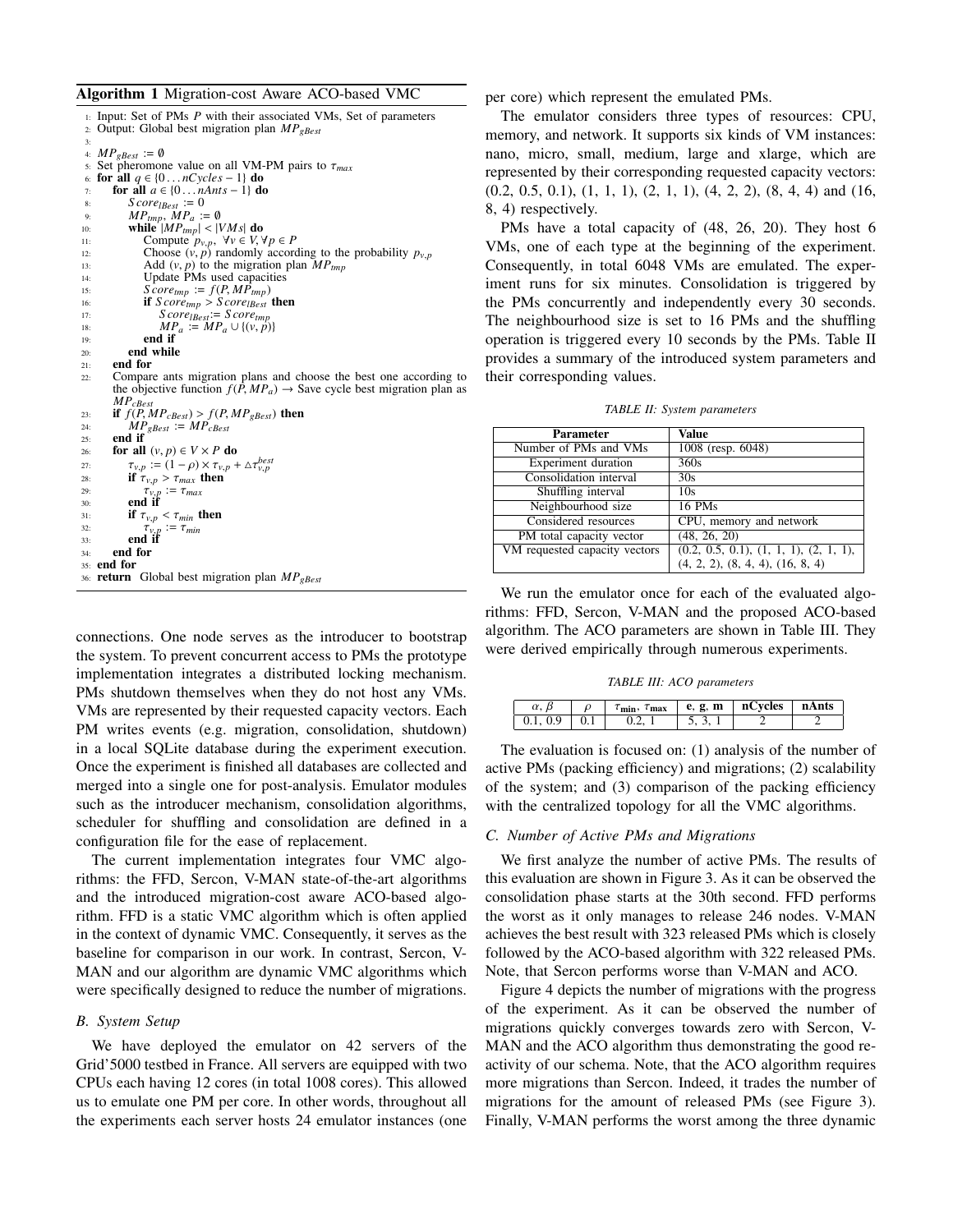

VMC algorithms. FFD yields in a tremendous amount of migrations (in total 96494). We explain this with the fact the algorithm is *not designed to take into account the current VM-PM assignment*. Particularly, due to its static nature it assumes that the PMs do not host any VMs prior computing the new VM-PM assignment. This results in a permanent movement of most of the VMs in each VMC iteration.

#### *D. Scalability*

To evaluate the scalability of our system we have varied the number of PMs from 120 to 1008 and analyzed the obtained packing efficiency. The results are summarized in Table IV. As it can be observed, except the outlier with V-MAN at 504 PMs, the packing efficiency does not change significantly with increasing numbers of PMs and VMs, thus demonstrating the good scalability of our schema.

| <b>Algorithm</b> | <b>PMs</b> | $\overline{\textbf{V}}\textbf{M}\textbf{s}$ | <b>Released</b> | <b>Migrations</b> | Packing           |
|------------------|------------|---------------------------------------------|-----------------|-------------------|-------------------|
|                  |            |                                             | <b>PMs</b>      | per VM            | <b>Efficiency</b> |
|                  |            |                                             |                 |                   | $($ %)            |
|                  | 120        | 720                                         | 29              | 26                | 24.1              |
| <b>FFD</b>       | 240        | 1440                                        | 58              | 26                | 24.1              |
|                  | 504        | 3024                                        | 124             | 27                | 24.6              |
|                  | 1008       | 6048                                        | 246             | 26                | 24.4              |
|                  | 120        | 720                                         | 36              | 5                 | 30.0              |
| <b>ACO</b>       | 240        | 1440                                        | 77              |                   | 32.0              |
|                  | 504        | 3024                                        | 161             | 8                 | 31.9              |
|                  | 1008       | 6048                                        | 322             | 9                 | 31.9              |
| V-MAN            | 120        | 720                                         | 39              | 3                 | 32.5              |
|                  | 240        | 1440                                        | 79              | 5                 | 32.9              |
|                  | 504        | 3024                                        | 122             | 4                 | 24.2              |
|                  | 1008       | 6048                                        | 323             | 4                 | 32.0              |
| Sercon           | 120        | 720                                         | 37              |                   | 30.8              |
|                  | 240        | 1440                                        | 74              |                   | 30.8              |
|                  | 504        | 3024                                        | 155             |                   | 30.7              |
|                  | 1008       | 6048                                        | 311             |                   | 30.8              |

*TABLE IV: Scalability*

Another important metric to evaluate is the *maximum number of migrations per VM* during the whole duration of the experiment. In other words, due to the fully decentralized nature of the system and the random neighbourhood construction, VMs could traverse multiple PMs during subsequent consolidation rounds. As our results show, the maximum number of migrations per VM highly depends on the current VM-PM assignment and the VMC algorithm, less on the



number of PMs and VMs. Particularly, in the current setup, Sercon requires at most one migration per VM. On the other hand, V-MAN results in at most 5 and ACO needs at most 9 migrations. Finally, FFD as it does not consider the current VM-PM assignment yields to the largest number of migrations.

#### *E. Comparison with a Centralized System Topology*

Table V depicts the results from the comparison of the number of migrations and packing efficiency of our approach with the centralized topology for 1008 PMs and 6048 VMs. To simulate a centralized topology we have run the VMC algorithms (FFD, Sercon, ACO) on a single PM. Note that, V-MAN is a decentralized algorithm thus its evaluation is not part of the centralized topology evaluation.

| <b>Topology</b>  | <b>Algorithm</b> | <b>Migrations</b> | <b>Released</b><br><b>PMs</b> | <b>Packing</b><br><b>Efficiency</b><br>$(\%)$ |
|------------------|------------------|-------------------|-------------------------------|-----------------------------------------------|
|                  | FFD              | 6040              | 249                           | 24.7                                          |
| Centralized      | Sercon           | 1920              | 320                           | 31.7                                          |
|                  | <b>ACO</b>       |                   |                               |                                               |
|                  | <b>FFD</b>       | 96494             | 246                           | 24.4                                          |
| P <sub>2</sub> P | V-MAN            | 4189              | 323                           | 32.0                                          |
|                  | <b>ACO</b>       | 4015              | 322                           | 31.9                                          |
|                  | Sercon           | 1872              | 311                           | 30.8                                          |

*TABLE V: Centralized vs. Unstructured P2P Topology*

As it can be observed the ACO-based VMC algorithm is unable to compute a solution in a reasonable amount of time when used in the centralized topology for this kind of scale. Sercon on the other hand outperforms FFD in both the number of migrations (1920 vs. 6040) and released PMs (320 vs. 249). This is not further surprising as in contrast to FFD, Sercon is designed to minimize the number of migrations.

More interestingly, our fully decentralized VMC schema achieves almost equivalent packing efficiency for the evaluated algorithms when compared to the centralized topology. When considering the number of migrations, FFD achieves the worst result with 96494 migrations. We explain this with the fact that the algorithm by nature does not take into account the current VM-PM assignments. Consequently, its solutions result in a permanent reassignment of VMs within neighbourhoods during subsequent consolidation rounds.